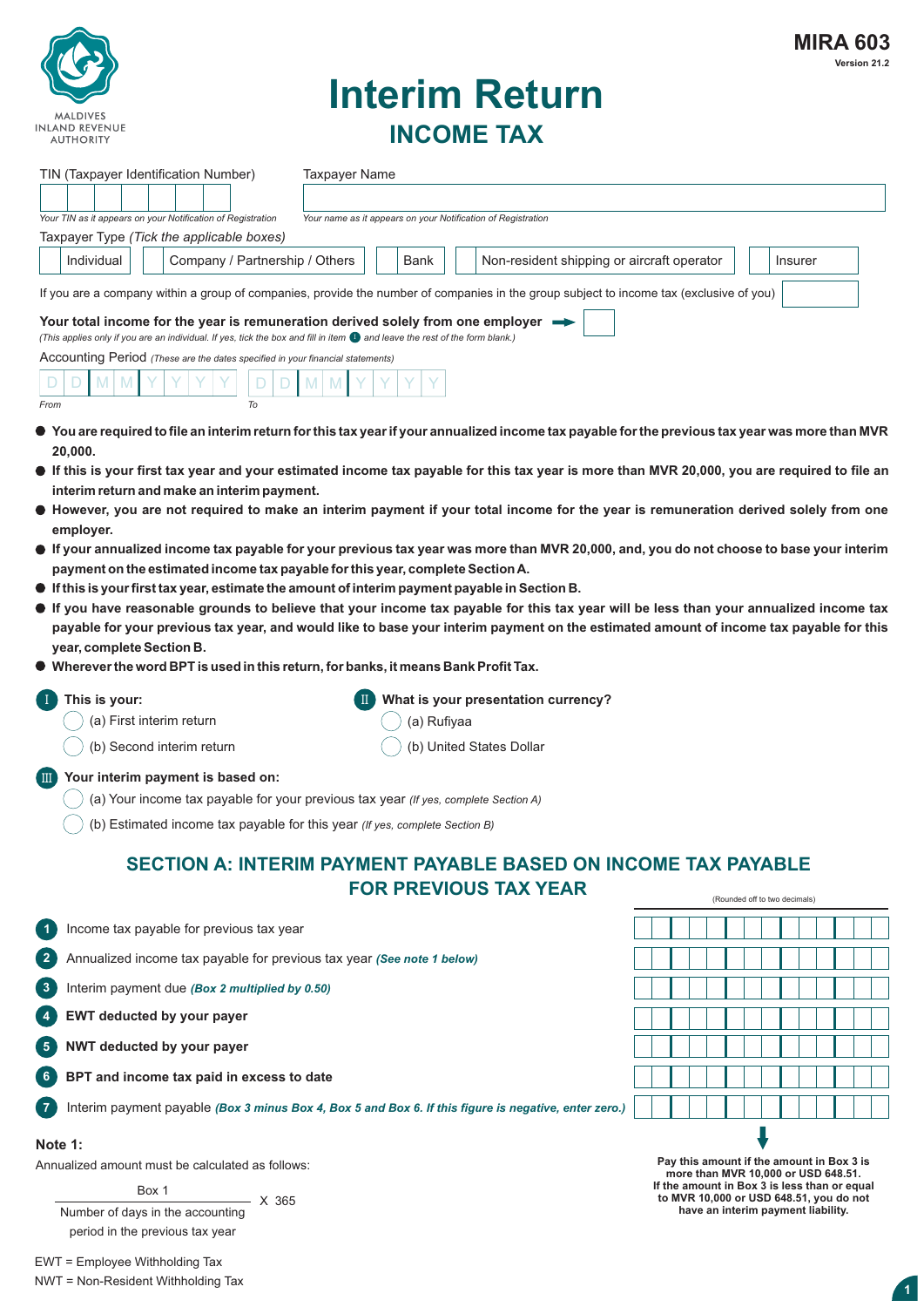# **SECTION B: ESTIMATION OF INCOME TAX PAYABLE FOR CURRENT TAX YEAR**

### **Complete Part 1 and 2 before filling in Box 8 to Box 19.**

If this is not your first tax year, indicate whether you have reasonable grounds to believe that your income tax payable for this tax year will be less than your annualized income tax payable for previous tax year  $\rightarrow$ 

|                    | <b>COMPUTATION OF INTERIM PAYMENT PAYABLE</b>                                                                                                                                |
|--------------------|------------------------------------------------------------------------------------------------------------------------------------------------------------------------------|
| 8                  | Total tax liability (Transferred from Box 73 or 78 or 90)                                                                                                                    |
| 9                  | Foreign tax credit (Enter zero if you are a non-resident)                                                                                                                    |
| (10)               | EWT to be deducted by your payer                                                                                                                                             |
| (11)               | NWT to be deducted by your payer                                                                                                                                             |
| $\sqrt{12}$        | Tax payable (exclusive of tax payable on income specified in Section 11(r) of the<br>Income Tax Act (Box 8 minus Boxes 9, 10 and 11. If this figure is negative, enter zero) |
| $\left( 13\right)$ | Tax payable for income specified in Section 11(r) of the Income Tax Act<br>(Transferred from Box 92)                                                                         |
| 14                 | Total tax payable for the year (Sum of Boxes 12 and 13)                                                                                                                      |
| (15)               | Interim payment due (Box 14 multiplied by 0.50)                                                                                                                              |
| (16)               | EWT deducted by your payer                                                                                                                                                   |
| $\sqrt{17}$        | NWT deducted by your payer                                                                                                                                                   |
| (18)               | BPT and income tax paid in excess to date (Enter zero if this is your first tax year)                                                                                        |
| ່ 19               | Interim payment payable (Box 15 minus Box 16, 17 and 18)                                                                                                                     |



**2 do not have an interim payment liability. Pay this amount if the amount in Box 15 is more than MVR 10,000 or USD 648.51. If the amount in Box 15 is less than or equal to MVR 10,000 or USD 648.51, you** 

### **PART 1**

If you are a non-resident shipping or aircraft operator, do not include in this part the income or expenses related to income specified in Section 11(r) of the Income Tax Act.

### **Taxable income from business** *Projections for this tax year* **<b>Projections for this tax year**

**(before zakat al-mal, donations and business loss relief)**

- **20** Business income
- **21** Rental income from immovable property
- **22** Total business income *(Sum of Boxes 20 and 21)*

### **Allowable deductions**

- **23** Allowable deductions *(Inclusive of your MRPS contributions as an employer)*
- *Section 28 of the Income Tax Act, tick the box below and enter an amount equal to 20% of the amount*  **24** Deduction from rental income from immovable property *(If you wish to claim deductions under in Box 21. Otherwise, enter the amount of actual expenses incurred in relation to rental of immovable property.)*
- **25** Total allowable deductions *(Sum of Boxes 23 and 24)*
- **26** Taxable income from business before zakat al-mal, donations and business loss relief *(Box 22 minus Box 25. If this figure is negative, enter in Box 27.)*
- **27** Loss from business

### **Taxable income from remuneration (before zakat al-mal, donations and business loss relief)**

- **28** Remuneration
- **29** Pension contributions made as an employee to MRPS
- **30** Special clothing required for work *(See Section 32(b)(3) of the Income Tax Act)*
- **31** Cost of trainings, costs directly related to employment and costs contributing to employment promotions *(See Section 32(b)(5) of the Income Tax Act)*
- **32** Necessary expenses for the performance of employment duties *(See Section 32(b)(6) of the Income Tax Act)*
- **33** Taxable remuneration *(Box 28 minus Boxes 29, 30, 31, 32. If this figure is negative, enter zero.)*







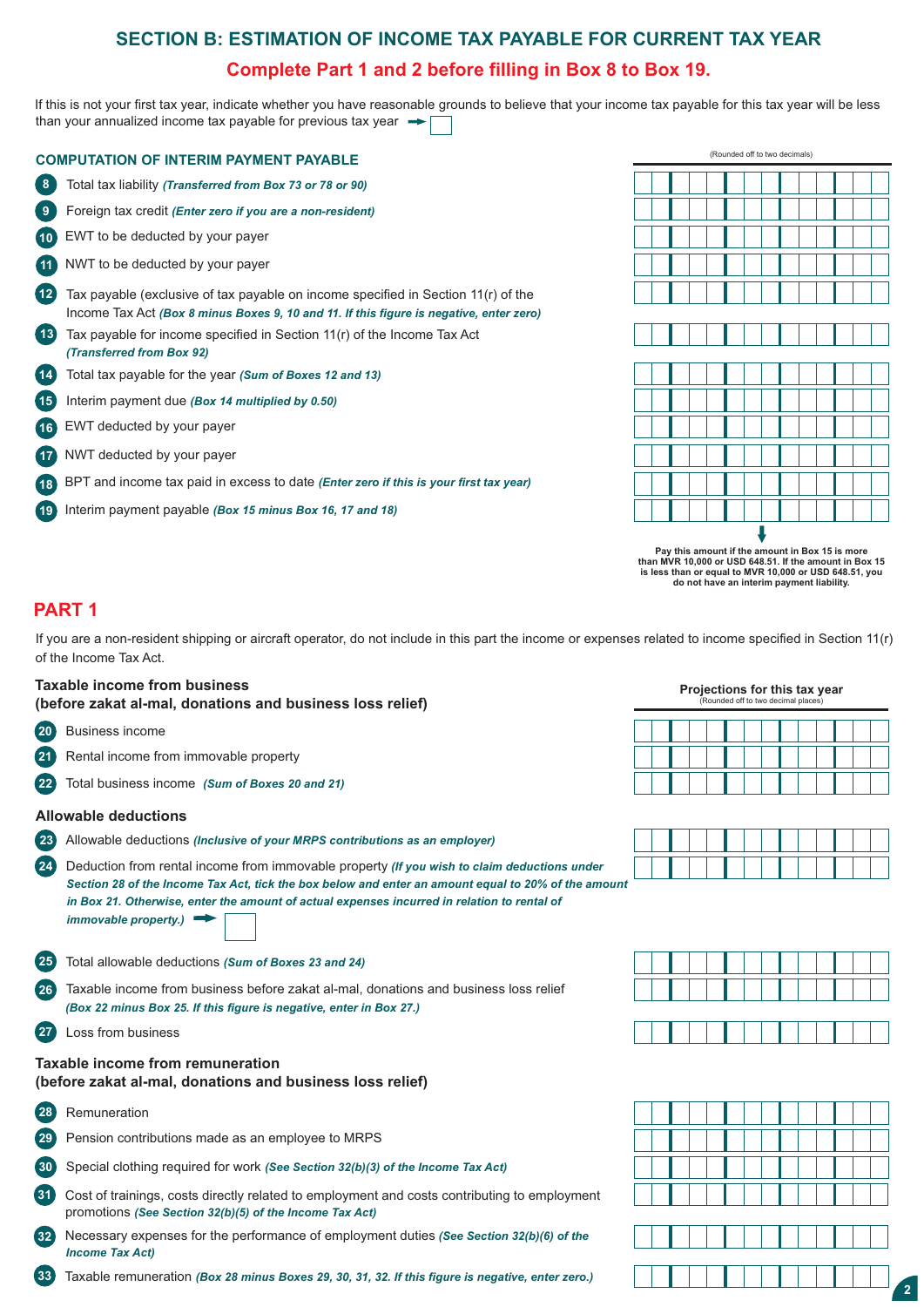### **Taxable income from gifts and other income (before zakat al-mal, donations and business loss relief)**

**34** Gross amount of gifts

**35** Other income (other than business income, remuneration and capital gains)

**362** Total taxable income from gifts and other income before zakat al-mal, donations and business loss relief *(Sum of Boxes 34 and 35)* 

### **Taxable capital gains**

### **(before zakat al-mal, donations and business loss relief)**

- **37** Capital gains derived
- **38** Capital losses incurred
- **392** Capital loss deductible *(Lower of Boxes 37 and 38)*
- **402** Capital gains before capital loss relief, zakat al-mal and donations *(Box 37 minus Box 39)*
- **41** Capital loss brought forward from previous year
- **422** Capital loss relief *(Lower of Boxes 40 and 41)*
- **432** Capital gains for the year before zakat al-mal and donations *(Box 40 minus Box 42)*

**442** Capital loss for the year available to be carried forward *(If Box 38 is greater than Box 39, subtract Box 38 from Box 39. Otherwise, enter zero.)*

**452 Total taxable income before zakat al-mal and donations and business loss relief** *(Sum of Boxes 26, 33, 36 and 43)* 



### **NOTE 1: ALLOCATION OF ZAKAT AL-MAL**

- Allocate the amount in Box 46 to Boxes 51 to 53.
- The amounts allocated to Boxes 51 to 53 must not exceed the amounts in Boxes 48, 49 and 50, respectively.
- You must fully exhaust the amount in Box 48 before you allocate an amount to Box 52, and you must fully exhaust the amounts in Box 48 and Box 49, respectively, before you allocate an amount to Box 53.

### **NOTE 2: ALLOCATION OF DONATIONS TO APPROVED CHARITABLE ORGANIZATIONS**

- Allocate the amount in Box 59 to Boxes 60 to 62.
- The amounts allocated to Boxes 60 to 62 must not exceed the amounts in Boxes 54, 55 and 56, respectively.
- You must fully exhaust the amount in Box 54 before you allocate an amount to Box 61, and you must fully exhaust the amounts in Box 54 and Box 55, respectively, before you allocate an amount to Box 62.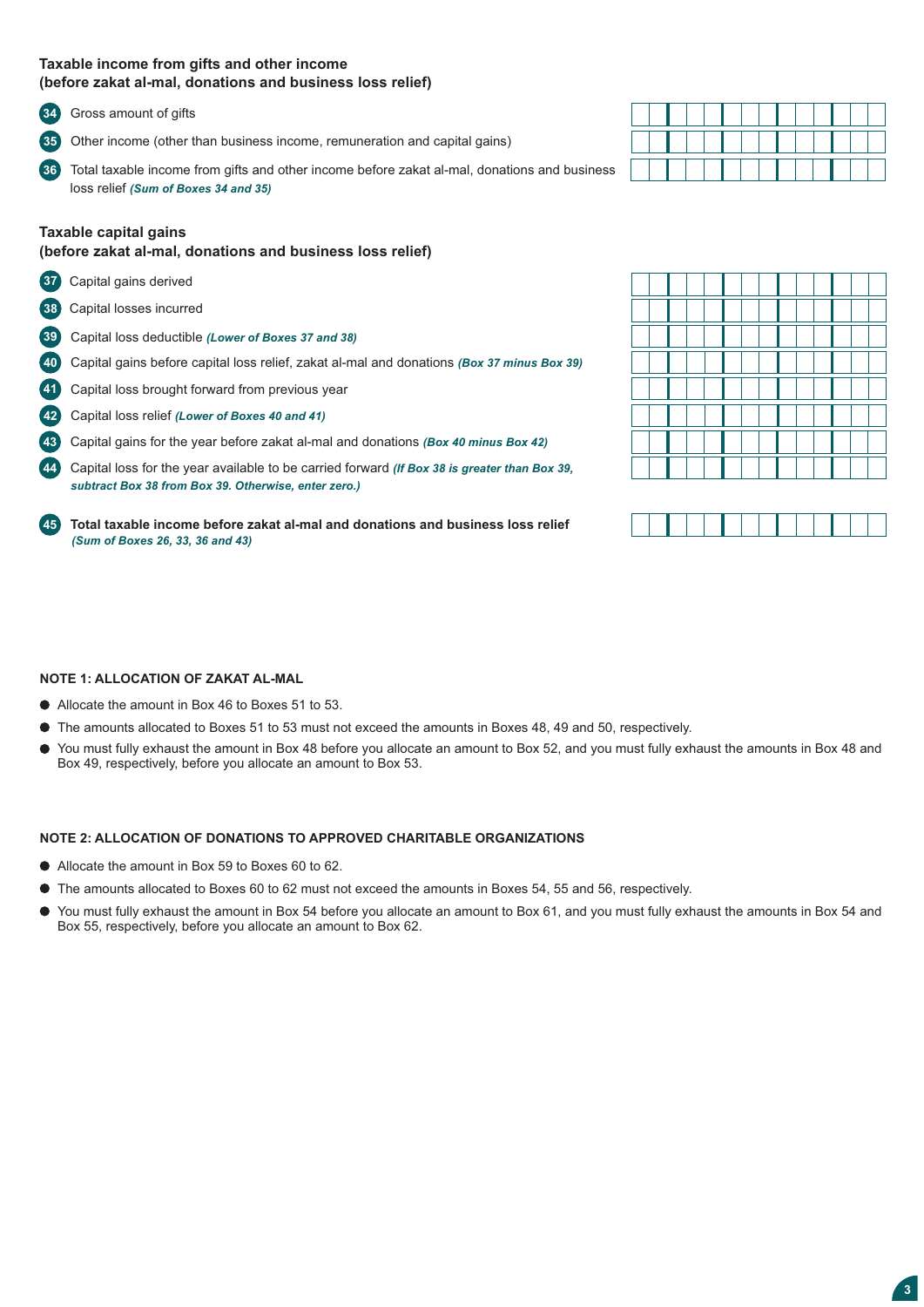## **DEDUCTION OF ZAKAT AL-MAL, DONATIONS AND BUSINESS LOSS RELIEF**

Total *Zakat al-mal* paid **46**

Donations made to State institutions and approved charitable organizations

| $\overline{AB}$ |  |  |  |  |  |  |  |
|-----------------|--|--|--|--|--|--|--|
| 47              |  |  |  |  |  |  |  |

*Fill in the following to arrive at your taxable income after zakat al-mal and donations and business loss relief.*

| <b>Details</b>                                                      | Income from remuneration & gifts<br>& other income                                          | Income from capital gains                                                                   | Income from business                                                                        | <b>TOTAL</b>                  |
|---------------------------------------------------------------------|---------------------------------------------------------------------------------------------|---------------------------------------------------------------------------------------------|---------------------------------------------------------------------------------------------|-------------------------------|
| Taxable income before zakat<br>al-mal, donations and loss<br>relief | 48  <br>(Sum of Boxes 33 and 36)                                                            | (Transferred from Box 43)                                                                   | 50<br>(Transferred from Box 26)                                                             | <b>NOT APPLICABLE</b>         |
| Allocation of Zakat al-mal paid<br>(See Note 1 on Page 3)           | 51<br>(Allocate as per Note 1. This figure should<br>not be greater than Box 46 and Box 48) | 52<br>(Allocate as per Note 1. This figure should<br>not be greater than Box 46 and Box 49) | 53<br>(Allocate as per Note 1. This figure should<br>not be greater than Box 46 and Box 50) | <b>NOT APPLICABLE</b>         |
| Taxable income before donations 54                                  | (Box 48 minus Box 51)                                                                       | 55<br>(Box 49 minus Box 52)                                                                 | 56<br>(Box 50 minus Box 53)                                                                 | 57<br>(Sum of Boxes 54 to 56) |
| 5% of taxable income before<br>donations                            |                                                                                             |                                                                                             |                                                                                             | (Multiply Box 57 by 0.05)     |
| Donations deductible                                                |                                                                                             |                                                                                             |                                                                                             | (Lower of Boxes 47 and 58)    |
| Allocation of deductible<br>donations (See Note 2 on Page 3)        | 60<br>(Allocate as per Note 2. This figure should<br>not be greater than Box 59 and Box 54) | 61<br>(Allocate as per Note 2. This figure should<br>not be greater than Box 59 and Box 55) | 62<br>(Allocate as per Note 2. This figure should<br>not be greater than Box 59 and Box 56) | <b>NOT APPLICABLE</b>         |
| Taxable income before loss<br>relief                                | 63 <br>(Box 54 minus Box 60)                                                                | 64<br>(Box 55 minus Box 61)                                                                 | 65<br>(Box 56 minus Box 62)                                                                 | 66<br>(Sum of Boxes 63 to 65) |
| Business loss brought forward                                       | <b>NOT APPLICABLE</b>                                                                       | <b>NOT APPLICABLE</b>                                                                       | 67                                                                                          | <b>NOT APPLICABLE</b>         |
| <b>Business loss relief</b>                                         | <b>NOT APPLICABLE</b>                                                                       | <b>NOT APPLICABLE</b>                                                                       | 68                                                                                          | <b>NOT APPLICABLE</b>         |
| Taxable income for the year                                         | 69<br>(Transferred from Box 63)                                                             | (Transferred from Box 64)                                                                   | (Lower of Boxes 65 and 67)<br>(Box 65 minus Box 68)                                         | 72<br>(Sum of Boxes 69 to 71) |
|                                                                     |                                                                                             |                                                                                             |                                                                                             |                               |

**4**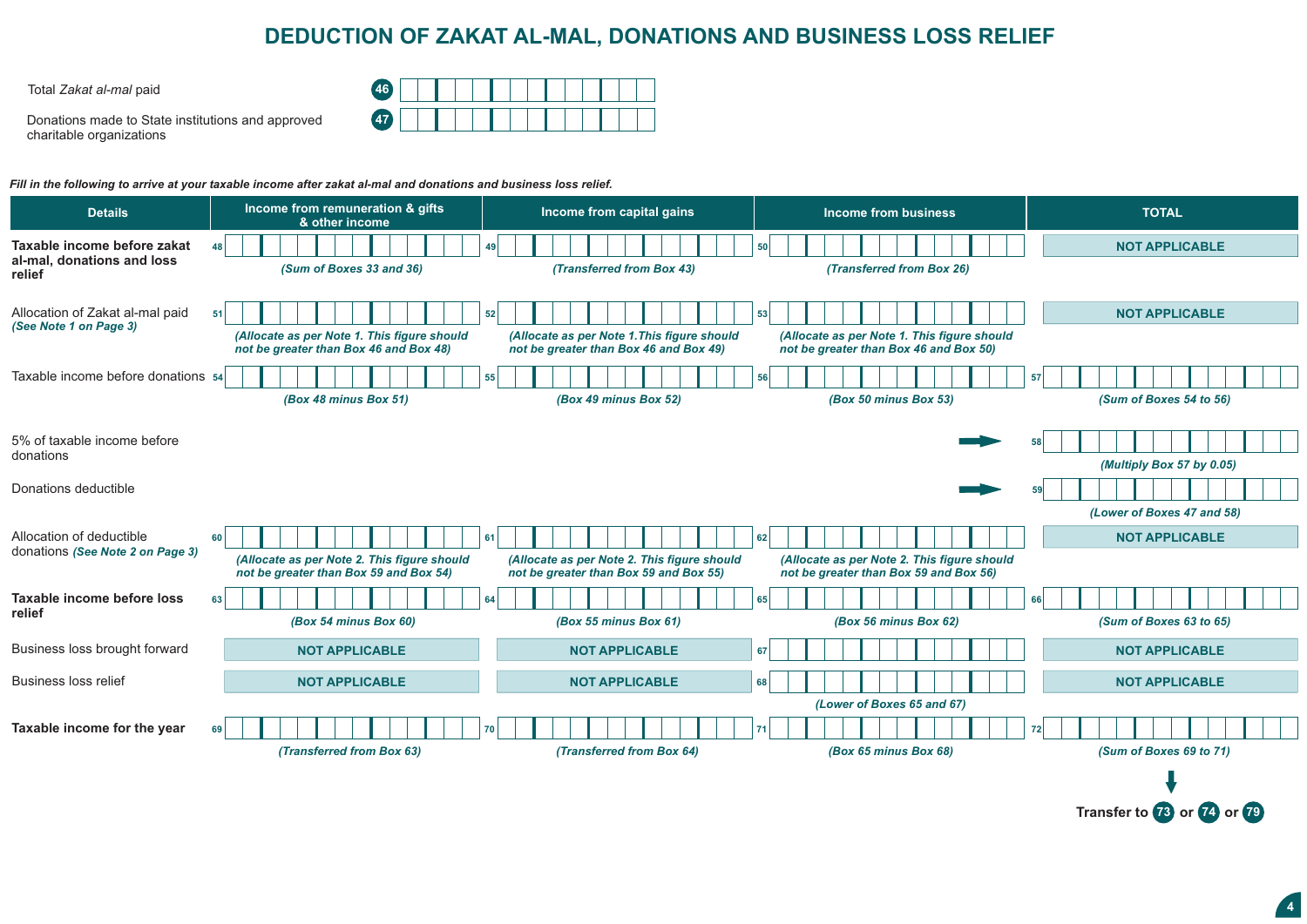### **SECTION C**

### **COMPUTATION OF TAX LIABILITY**



**73** Tax liability for the year *(Multiply Box 72 by 0.25. Transfer this figure to Box 8.)*

**2. Tax liability computation for persons other than individuals** 

**74** Taxable income for the year *(Transferred from Box 72)*

**75** Size of the tax bracket available at 0% *(See Note 3 below)*

**76** Amount subject to tax at 0% *(Lower of Boxes 74 and 75)* 

**77** Amount subject to tax at 15% *(Box 74 minus Box 75. If the figure is negative, enter zero.)*

**78 Tax liability for the year** *(Multiply Box 77 by 0.15. Go to Box 91 on Page 6 if you are a non-resident deriving income under Section 11(r) of the Act.)*

#### **NOTE 3:**

Tax-free bracket must be calculated as follows:

Number of days in the accounting period 365  $\vee$ MVR 500,000 or USD 32,425.42  $\Delta+1$ 

If you are a company in a group of companies, A is the number of companies in the group (excluding you) which are subject to income tax. If not, A is 0 (zero).

#### **3. Tax liability computation for Individuals**

**792** Taxable income for the year *(Transferred from Box 72)*

#### **NOTE 4:**

- If the accounting period starts on the first day of a month, use this formula to calculate the size of the tax bracket  $\frac{n}{12}$
- If the accounting period starts on a date other than the first day of a month, use the formula below to calculate the size of the tax bracket

$$
\rightarrow \frac{p}{q} \times r + \frac{n-1}{12} \times m
$$

#### *Where,*

- **p = Number of days from the start of that accounting period till the end of that month (in which the accounting period starts)**
- **q = Total number of days in the month in which the accounting period starts**

**B2 C2**

**D2**

**A2**

- **r = Full amount of the respective monthly tax bracket**
- **n = Number of months in the accounting period**
- **m = Full amount of the respective annual tax bracket**
- Size of tax bracket available at **0%**
- Size of tax bracket available at **5.5%**
- Size of tax bracket available at **8%**

Size of tax bracket available at **12%**



*Divide the taxable income in Box 79 using the formulae in Note 4, filling each tax bracket starting from the bracket taxed at 0%, in that order. Amounts entered in each tax bracket must not exceed the size of the bracket available.*













**5**